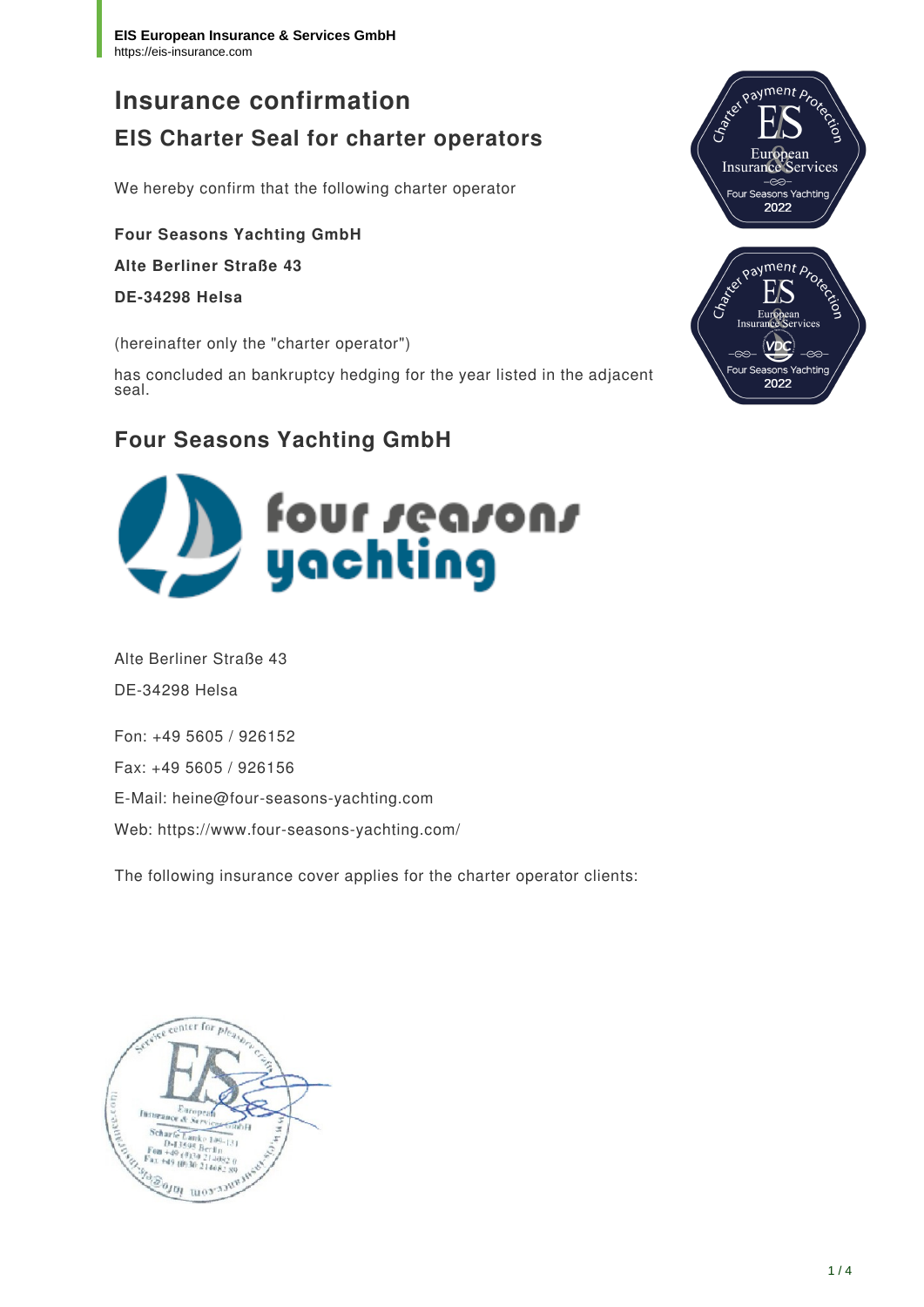# **§ 1 Scope of insurance cover**

The insurer cover

 the loss of the legally existing claim for repayment of a boat / yacht or berth charter price paid by the charter customer in the contract year due to the non-performance of the service as a result of the bankruptcy of the insured charter operator;

 takes all the costs for the legal assertion against the insured charter operator after positively checking the claim and its enforceability and only by an advocate named by the insurer.

#### **We also help in the Corona crisis!**

If a charter operator cannot provide the yacht to the charter client due to the Corona crisis and the payment already made is converted into a voucher for the charter client, the insurance cover of the charter seal also extends to this voucher. The prerequisite for the insurer's benefit is that the validity of the voucher is limited to a maximum of 18 months, calculated from the charter check-in date that was actually contractually agreed first.

*Example: Neither the yacht chartered nor the replacement are placed at the charter client's proposal at the agreed date because of an bankruptcy of the charter operator.*

#### **§ 2 Scope**

The insurance applies worldwide.

#### **§ 3 Compensation and insurance sums**

 Court costs and lawyer's fees with regard to the enforceability of the charter price repayment.

In the case of bankruptcy of the charter operator the charter price paid and not compensated up to a maximum of 20.000 EUR/charter. A pro-rata service of the charter operator has to be charged in relation of the total charter and the complete price.

The insurer's payment is limited to a maximum of 33% of the total charter price up to 6 weeks before the start of the charter.

For all clients concerned a cumulative limit of 110.000 EUR per bankruptcy of the charter operator is deemed as. Shall the amount exceed this limit the single refund claims will decrease in relation to which the total amount stands to the maximum amount.

#### **§ 4 Exclusions**

Excluded from the insurance cover is:

 The loss of the claim of the clients, provided that the charter operator has concluded a contract with the charter client as an broker (agency), which does not concern one of the charter boats exclusively managed or owned by him;

The loss of the charter if the charter operator had provided another yacht with the same amount of cabins and the charter client refused it. (Replacement yacht definition according to the general charter conditions: A yacht with a comparable size, amount of cabins or berths, equipment and age whereby the age only differs by one or two years);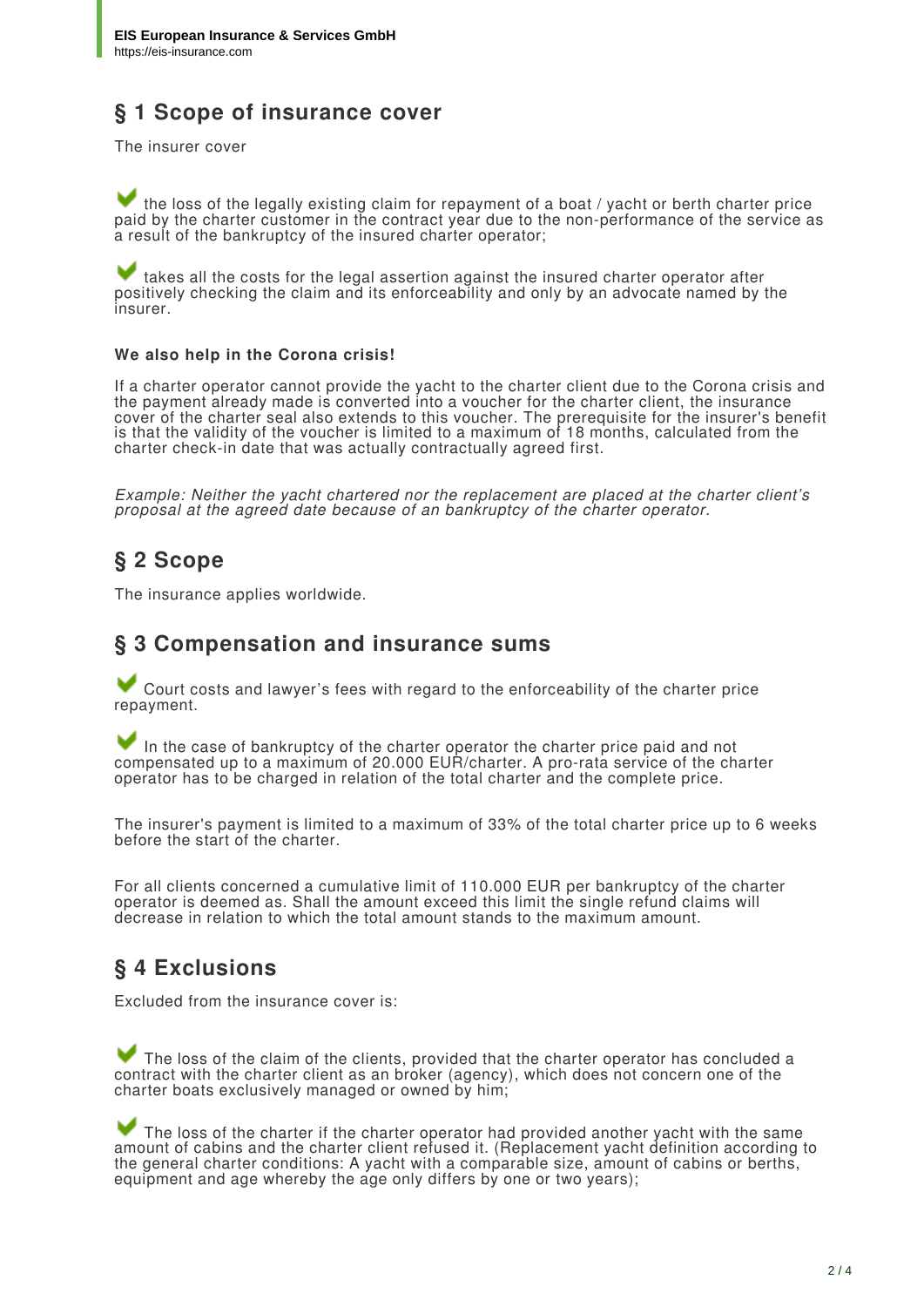An acceptable loss of 24 hours per charter week due to, for example, a delayed return of the previous charter client or a repair;

The loss of the charter due to a reason which are the fault of the charter client or which the client already knew even before concluding the charter contract;

 Reductions of the charter price due to dissatisfaction or the lack of promised characteristics (as, for example, cleanness, dinghy, out border, additional sails, etc.) as far as therefore, the driving ability of the chartered yacht is still ensured;

 Charter prices whose are not paid directly to the intermediary agency or charter operator by bank transfers (bank transfer, direct debit, and credit card).

 The bankruptcy application given to the bankruptcy intermediary charter agency or charter operator even before the conclusion of the charter contract.

### **§ 5 Damage report**

The charter client is forced to report the claim immediately upon knowledge of the faulty service or the information of insolvency of the charter operator. The report needs to be given to:

EIS European Insurance & Services GmbH

Scharfe Lanke 109-131

D-13595 Berlin

Claim Hotline +49 30 214082 20 (24 h / 7 days Hotline)

E-Mail claim@eis-insurance.com

#### **§ 6 Obligations in the event of a claim and its consequences in case of injuries**

The policy holder and the insured client are forced to report the claim immediately, however, within two working days at the latest, upon knowledge and to guarantee the claim reduction and prevention of damage as well as to obtain and observe instructions of EIS European Insurance & Services if circumstances permit. On demand of EIS/insurance company the policy holder has to provide every information and proofs whose are necessary to define the claim and the performance obligation of the insurer.

Should the policy holder or the insured client violate one of these obligations the insurer is released from the obligation to compensate the claim according to the legal regulations (especially §§6 and 62 VVG)

Should the policy holder or the insured client have claim damages against a third party the claim will pass on to the insurer as far as the insurer compensates the claim to the policy holder or the insured client (§ 67 VVG). If the policy holder or the insured client waive the claim against the third party or a right served to secure this claim the insurer is released from his performance obligation in so far as he could get a refund from the claim or the right.

# **§ 7 Legal base**

Legal base of this cover is the German law. The current instructions of the insurance contract law (Versicherungsvertragsgesetz – VVG) are valid.

# **§ 8 Court of jurisdiction**

As the court of jurisdiction Berlin is deemed as agreed.